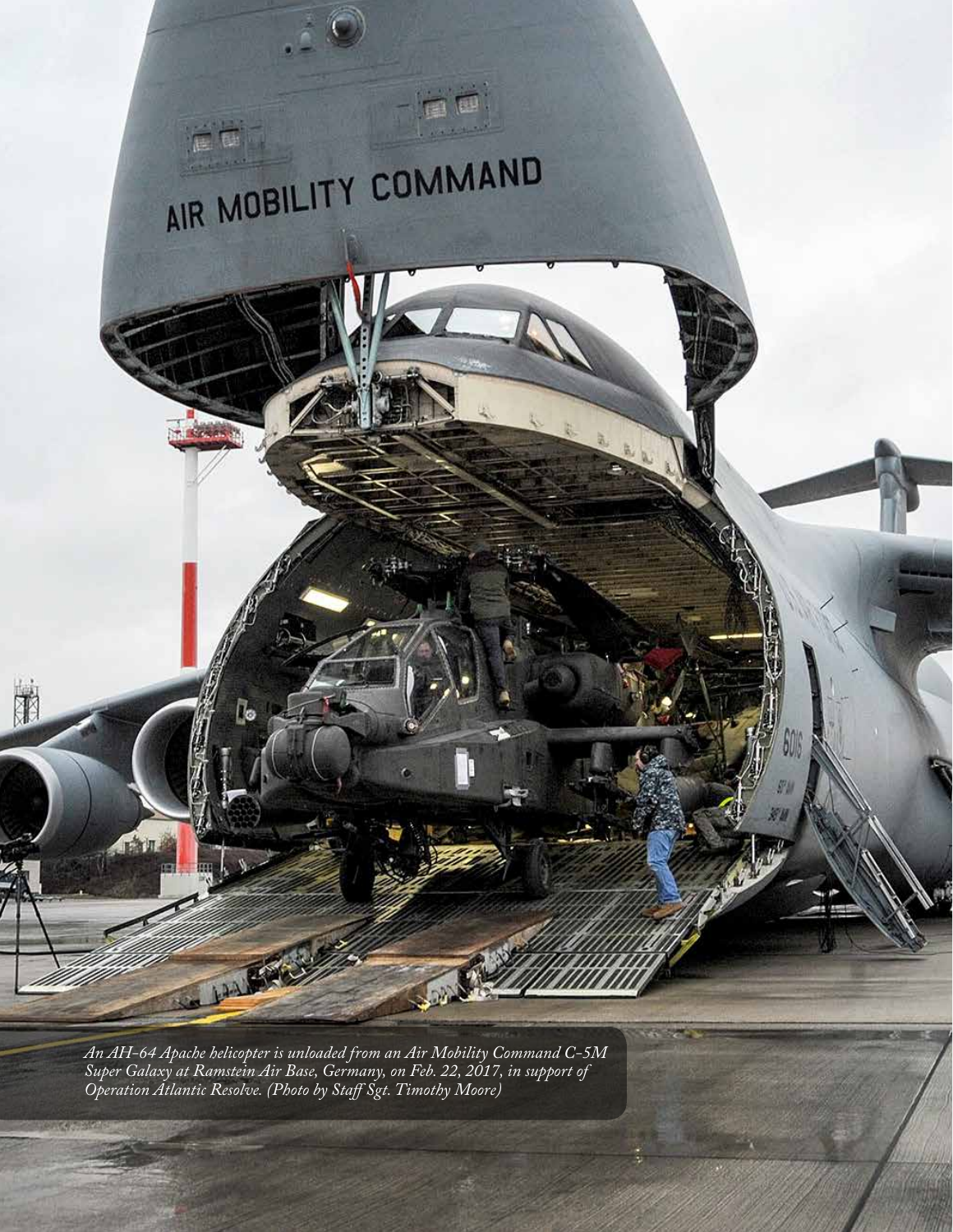# **Joint Logistics Capabilities for Credible Deterrence**

■ By Col. Todd S. Bertulis and Capt. Matthew A. Gaumer

If the European theater, the John<br>force faces its most dynamic global<br>security environment since World<br>War II. Political volatility and econ the European theater, the joint force faces its most dynamic global security environment since World nomic unpredictability are now intensified by transregional, multidomain threats. The joint logistics enterprise (JLEnt) is playing a role in delivering the capabilities needed to provide credible deterrence in support of the NATO alliance.

The U.S. European Command (EUCOM) Logistics Directorate (ECJ4), other EUCOM directorates, NATO allies and partners, and the JLEnt are effecting an unprecedented security transformation. They are transitioning from being focused on assurance through engagement to being a warfighting command postured for deterrence and defense.

The entire JLEnt is working together in shaping logistics strategies, supporting NATO allies and partners, and setting the European theater to enable credible deterrence. It has already delivered results by playing a critical role in supporting the implementation of the European Reassurance Initiative (ERI).

EUCOM is supporting ERI implementation by operationalizing Army pre-positioned stocks, synchronizing the deployments of continental U.S. based rotational brigade combat teams and combat aviation brigades, making multibillion-dollar investments for joint reception, staging, onward, and integration (JRSOI) operations, and providing logistics support for NA-TO's Enhanced Forward Presence in the Baltics.

The ECJ4, in concert with Joint Staff J-4, is also implementing cyber resiliency initiatives, providing assessments of service component logistics operations, capturing lessons learned from rotating logistics units, adding realism to exercises, and initiating logistics risk assessments and communications.

## **ERI Assurance to NATO**

In response to the new European security environment, ERI was developed to address theater vulnerabilities. The initiative signals to European allies and partners that the United States is committed to the security and stability of the theater.

Since 2014, ERI funds have supported NATO assurance and Russian deterrence along the following five lines of effort laid out by the Department of Defense: enabling the U.S. presence, enhancing multinational training and exercises, improving infrastructure, pre-positioning equipment, and building partner capacity.

A key point of interest for logisticians about the ERI is its joint logistics undercurrents: unity of effort, joint logistics environment visibility, and rapid and precise response. Since 2015, a regimen of multinational exercises have revealed opportunities to gain logistics efficiencies. Some of the early activities included establishing armored European activity sets to provide training platforms for heel-totoe rotating armored brigade combat teams and validating the throughput capability of key sea and aerial ports.

EUCOM has focused on highvisibility multinational operations and exercises in order to provide maximum deterrence. For example, U.S. Naval Forces Europe supported Exercise Baltic Operations with combinedjoint forced liminal landing and expanded maritime patrols in the Black Sea. Additionally, U.S. Marine Forces Europe used Exercise Cold Response as a learning campaign to insert and sustain a permanent contingent of Marines in Norway. This enhanced the robustness of Black Sea Rotational Force training.

U.S. Air Forces in Europe enlarged its role in the Baltic Air Policing program, while U.S. Army Europe undertook its most significant landbased exercises since the end of the Cold War: Dragoon Ride, Swift Response 15, Saber Strike 15, Trident Juncture 15, and Anakonda 16. These exercises provided lessons about the coordination and movement of forces throughout the theater.

Analyses of lessons learned from these multinational exercises and continuous joint operations have enabled the ECJ4 to establish a framework prioritizing efforts to further set the theater. These five categories are now articulated in the new EUCOM Mobility Strategy:

- Joint command, control, and coordination.
- $\Box$  Joint access.
- $\Box$  U.S. organic capability.
- □ Infrastructure.
- European partner commercial capacity.

## **Joint Command, Control, and Coordination**

The effectiveness of the U.S. logistics capability starts internally. The most significant operational challenges in the European theater are to streamline communications, enhance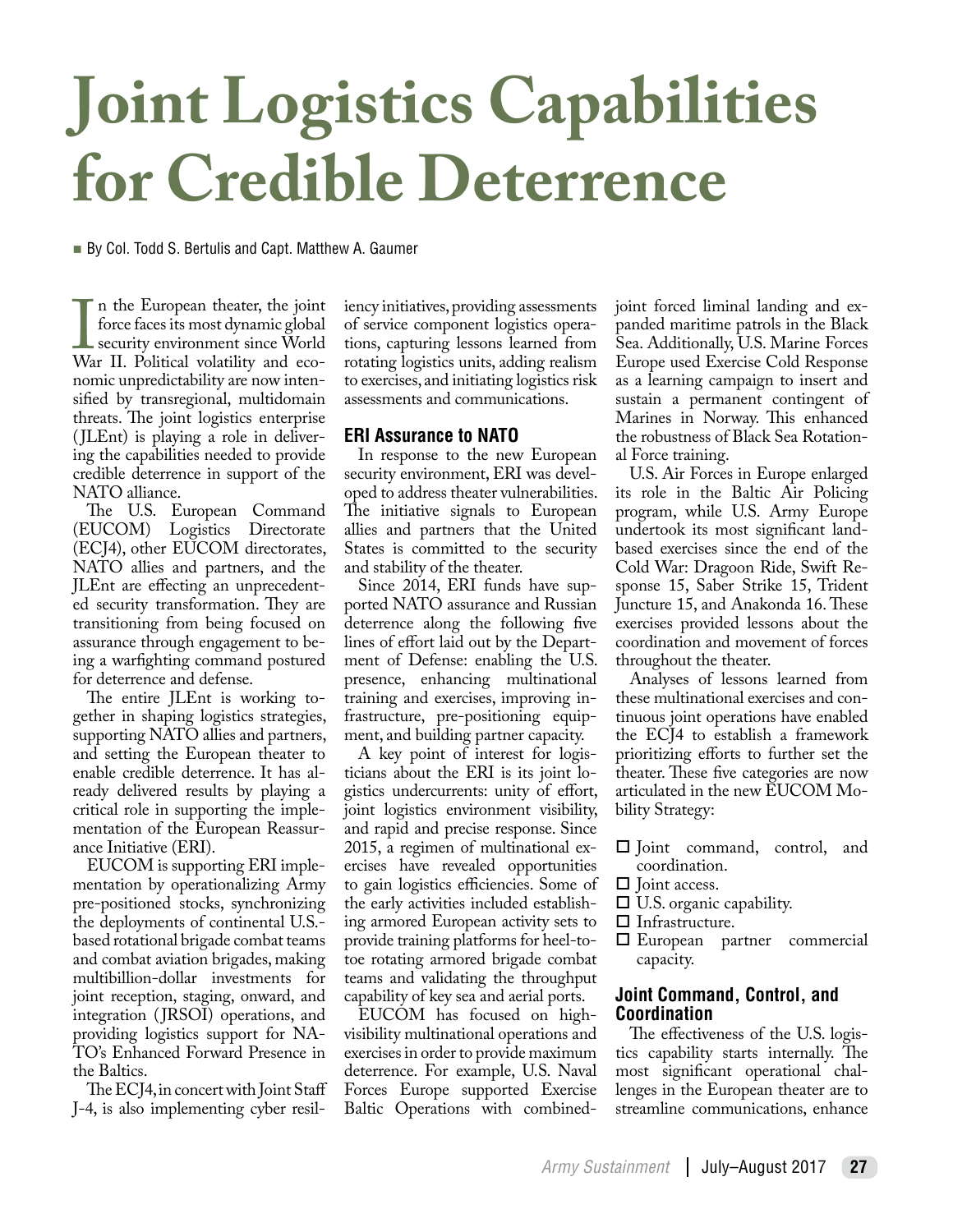The U.S. European Command **Logistics Directorate** is working with its NATO partners to improve five areas that set the theater for the joint force. visibility, and synchronize planning and operations. At the strategic level, Exercise Austere Challenge 2015 and 2017 demonstrated the need to integrate visibility and the flow of information between the EUCOM headquarters in Stuttgart, Germany, and the service component headquarters scattered throughout Europe.

Control of joint logistics and support of joint operations are critical in accomplishing the combatant commander's operational objectives and desired outcomes. Joint Publication 4-0, Joint Logistics, encapsulates the importance of this point succinctly when it says that the combatant commander "exercises effective control of joint force logistics by fusing procedures and processes to provide visibility and control over the logistics environment, and integrating joint logistics planning with operations planning."

Successful combat support in the future relies on revolutionizing information integration across the defense enterprise and JLEnt. This includes integrating unity of effort horizontally across business processes at the geographic combatant command and service component headquarters, vertically to trace units and combat support regional offices, and diagonally to supporting geographic combatant commands, functional combatant commands, service headquarters, the Joint Staff, and the Office of the Secretary of Defense.

The JLEnt continues to pursue a global common operational picture for multiple and interconnected theaters in order to provide agile solutions and enable flexible actions.

#### **Joint Access**

Intratheater mobility is critically important for a theater as complex as the one in Europe. With 54 sovereign nation boundaries in the EUCOM area of responsibility, plus the European Union's own set of requirements, logisticians must contend with access, movement, and sustainment regulations similar to those in the United States, with its overlapping city, county, state, and federal regulations.

This must be taken into account when planning and executing important logistics operations such as ordnance storage, unit movements, acquisition and cross-serving agreements, customs clearances, multimodal connections, road and rail variations, and aerial port and seaport management.

What EUCOM is seeking in its mobility strategy is greater freedom of assembly and movement, where the joint force and NATO allies can quickly move to and through the theater. This would optimize force assembly, movement, integration, and sustainment.

Authorizations for commercial airlift, sealift, and surface transport for the joint force are regulated by separate regulatory tracks. Modifying authorizations to synchronize them with surface movement legislation and governing policies would create significant flexibility in chartering multidomain, intratheater movements that could be directed by a single command.

Resolving logistics access in Europe also requires standardizing the movement of the joint force and developing a resilient and validated hub-and-spoke distribution capability to support JR-SOI, force projection, and sustainment of an ancillary network of multimodal sea and aerial ports of debarkation to augment host-nation bases.

Creating redundancy creates resiliency for the joint logistics community. Additional concerted efforts by EUCOM headquarters, NATO agencies, and EUCOM's service components are driving solutions by expanding beyond legacy best practices.

These initiatives include a geographic combatant command-level mobility working group (battle rhythm), development of a long-range theater mobility vision, mobility-focused tabletop exercises, logistics infrastructure data sharing between NATO logistics partners, a broad-spectrum analysis program to assess theater mobility capacity, and bolstered NATO-European Union coordination of movement and distribution policies in the theater.